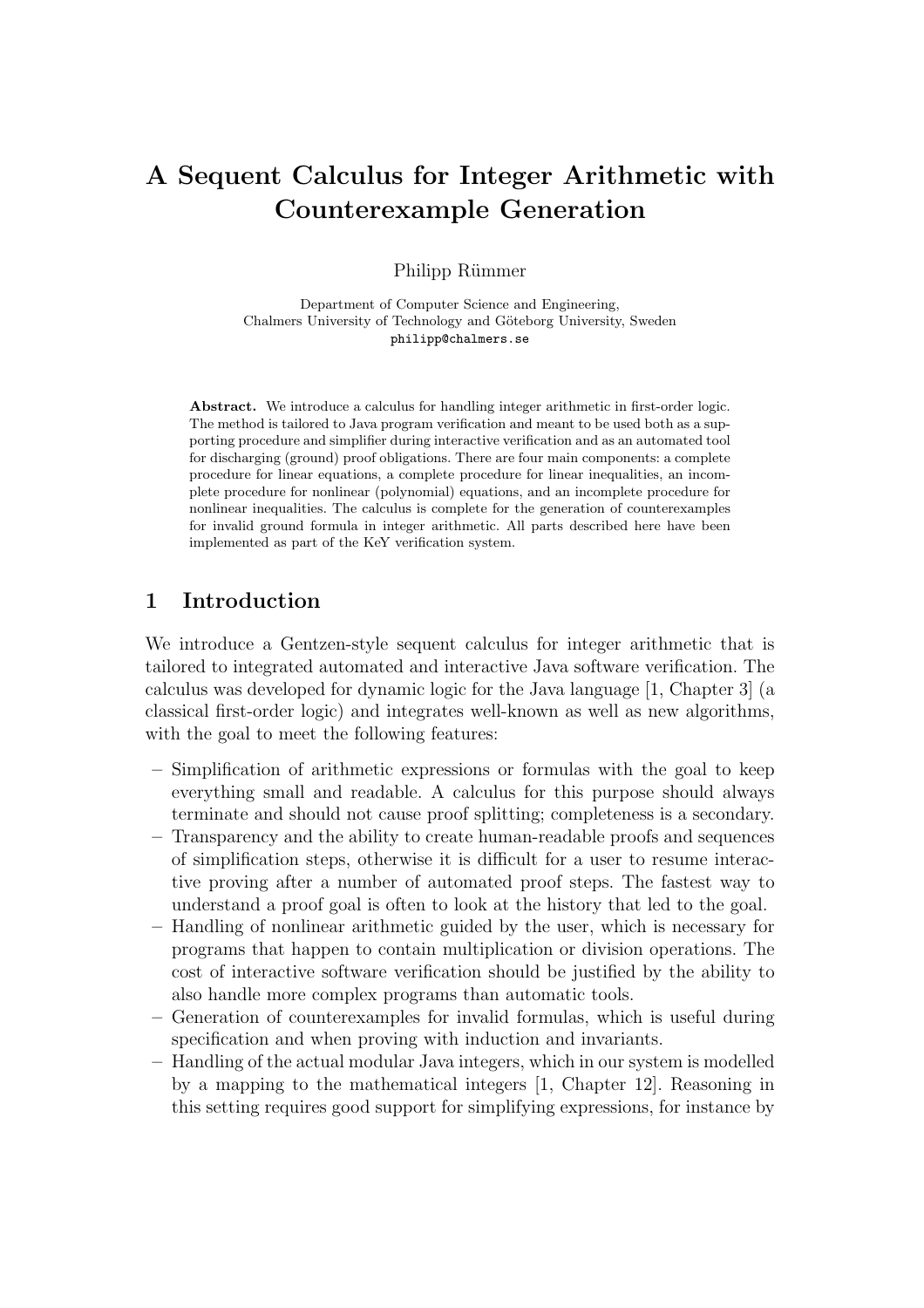(implicitly) proving the absence of overflows. The methods that we developed to this end are beyond the scope of the paper, but are based on the presented calculus.

– Most importantly: it should be easy to use!

Only some of these points can be solved using external procedures and theorem provers (which are, nevertheless, extremely useful for dealing with simpler proof obligations). As a complementary approach, we have developed a novel calculus for integer arithmetic that is directly implemented in our theorem prover KeY [1] in form of derived (i.e., verified) proof rules. The rules are deliberately kept as elementary as possible and are here presented in sequent calculus notation. The calculus is driven by a proof strategy that controls the rule application and realises the following components: (i) a simplification procedure that works on single terms and formulas and is responsible for normalisation of polynomials (Sect. 2), (ii) a complete procedure for systems of linear equations, based on Gaussian elimination and the Euclidian algorithm (Sect. 3), (iii) a complete procedure for systems of linear inequalities, based on Fourier-Motzkin variable elimination (Sect. 4), (iv) an incomplete procedure for nonlinear (polynomial) equations, based on Gröbner bases (Sect. 5),  $(v)$  an incomplete procedure for nonlinear inequalities using cross-multiplication of inequalities and systematic case analysis (Sect. 6).

The development of the method was mostly an engineering process with the goal of handling cases that practically occur in Java program verification. It was successful in the sense that many proofs that before only were possible with the help of external provers can now be handled by KeY alone (e.g., the case study [2]), and that many proofs that before were impossible have become feasible.

We do not consider quantifiers or uninterpreted functions in this paper. The calculus is proof confluent (cf. [3]) and can basically be used in two different modes: (i) for simplification, which disables the handling of nonlinear inequalities, prevents case splits and guarantees termination (Procedure 4 in Sect. 5), and (ii) for proving and countermodel construction, which enables all parts (Procedure 5 in Sect. 6).

Introductory example. We start with an example and show how the following statement can be proven within our calculus (in the "full" mode): $<sup>1</sup>$ </sup>

$$
11a + 7b \doteq 1 \ \vdash \ \langle \mathbf{b} = \mathbf{a} * \mathbf{c} - \mathbf{1}; \text{ if } (\mathbf{c} > = \mathbf{a}) \ \mathbf{a} = \mathbf{a}/\mathbf{b}; \rangle \ \text{true} \tag{1}
$$

In Java dynamic logic, this sequent expresses that the program in angle brackets terminates normally, i.e., in particular does not raise exceptions, given the  $\alpha$  assumption  $11a + 7b = 1$ . A proof is conducted by rewriting the program following the symbolic execution paradigm [4], whereby the calculus presented in this

<sup>&</sup>lt;sup>1</sup> On an Intel Pentium M processor with 1.6 GHz, the KeY implementation of the procedure needs about 460 inference steps and 2 seconds to find this proof.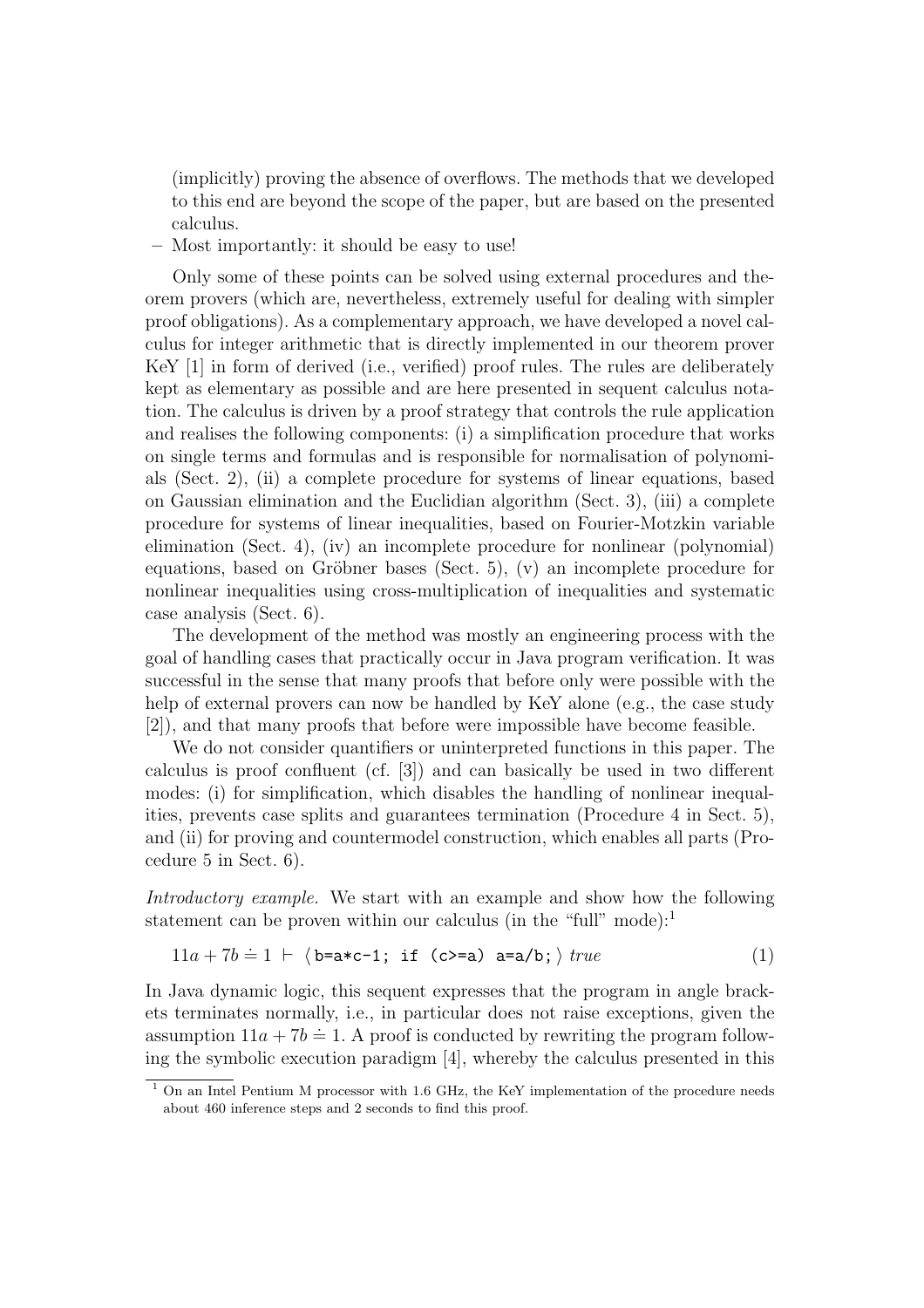|  |  | $5c \ge -7e - 8$ , $e \le -1$ , $c \le -1$ , $c \ge 7e + 2$ , $7ce = -2c + 1$ $\vdash$ (13)                    |  |
|--|--|----------------------------------------------------------------------------------------------------------------|--|
|  |  | - 2010년 - 2010년 - 2010년 - 2010년 - 2010년 - 2010년 - 2010년 - 2010년 - 2010년 - 2010년 - 2010년 - 2010년 - 2010년 - 2010 |  |

| $ce \geq -c - e - 1, e \leq -1, c \leq -1, c \geq 7e + 2, 7ce = -2c + 1$ (12) |
|-------------------------------------------------------------------------------|
|-------------------------------------------------------------------------------|

|          | $e \leq -1, c \leq -1, c \geq 7e + 2, 7ce = -2c + 1$                                                       |
|----------|------------------------------------------------------------------------------------------------------------|
| $\cdots$ | $c \leq -1, c \geq 7e + 2, 7ce = -2c + 1$                                                                  |
|          | $\ldots, c > 7e + 2, 7ce = -2c + 1$                                                                        |
|          | $a = 7e + 2$ , $b = -11e - 3$ , $c \ge 7e + 2 + 7ce + 2c - 1 \ne 0$                                        |
|          | $a = 7e + 2$ , $b = -11e - 3$ , $c \ge 7e + 2 + \{b := 7ce + 2c - 1\}$ a=a/b; $\}$ true                    |
|          | $a = 7e + 2$ , $b = -11e - 3 + \{b := 7ce + 2c - 1\}$ (if (c>=a) a=a/b; ) true                             |
|          | $a = 7e + 2$ , $b = -11e - 3 + \{b := a \cdot c - 1\}$ (if (c>=a) a=a/b; ) true                            |
|          | $a = 7e + 2$ , $b = -11e - 3$ , $d = 3e + 1$ $\vdash$ $\langle$ b=a*c-1; if $(c>=a)$ a=a/b; $\rangle$ true |
|          | $3a \doteq 7d-1$ , $b \doteq -2a+d$ $\vdash$ $\langle$ b=a*c-1; if $(c>=a)$ a=a/b; $\rangle$ true          |
|          | $7b = -11a + 1$ $\vdash$ $\langle$ b=a*c-1; if $(c>=a)$ a=a/b; $\rangle$ true                              |
|          | $11a + 7b = 1 + \langle b = a * c - 1; \text{ if } (c \ge a) a = a/b; \rangle \text{ true}$                |

Fig. 1. Proof tree for the introductory example

paper is permanently applied on the *path condition* (in (1),  $11a + 7b = 1$ ) and the *symbolic variable assignment* (in  $(1)$ , the identity).

The complete proof is shown in Fig. 1. As first step, all formulas are normalised: we choose an arbitrary well-ordering  $\lt_r$  on the variables in the problem  $(a <_r b <_r c)$  and move big variables to the left and small variables to the right of the relations  $\dot{=}$ ,  $\dot{\le}$ ,  $\dot{\ge}$ , resulting in (2). We then concentrate on the equation in (2), in order to (eventually) turn the leading coefficient 7 into a 1, by means of the extended Euclidian algorithm (cf. [5]). A basis transformation is performed that replaces b with a fresh variable d (such that  $a <_r b <_r c <_r d$ ). One can minimise the coefficient of 11a by choosing  $b = -2a + d$  and replace the occurrence of b in the original equation with  $-2a + d$  (afterwards, the equation is again normalised, sequent (3)). Because the leading coefficient of the first equation is still not 1, a second basis transformation  $a \to 2d + e$  is performed (with  $d <_r e$ ). This turns the leading coefficients of all equations into 1 (sequent (4)).

We can now leave out the equation  $d = 3e + 1$ , because d does not occur in the sequent anymore. No further inferences are possible in the path condition and the first statement of the program is executed, updating the variable assignment accordingly (for simplicity, we assume that no overflows are possible). The assignment  $b := 7ce + 2c - 1$  is written in front of the program in (5) and is rewritten and simplified using the equations in (6). The next program state- $\alpha$  is connected and simple a single sequence in (c). The non-program state<br>ment causes the proof to split on the condition  $c \ge a$ . One branch  $(c \le a)$  can immediately be closed because the program contains no further statements. On . the other branch (7), we obtain a new assumption  $c \geq a$  that can be simplified.

The execution of the last assignment yields a new proof obligation (8) in order to prevent division by zero. We prove by contradiction and normalise the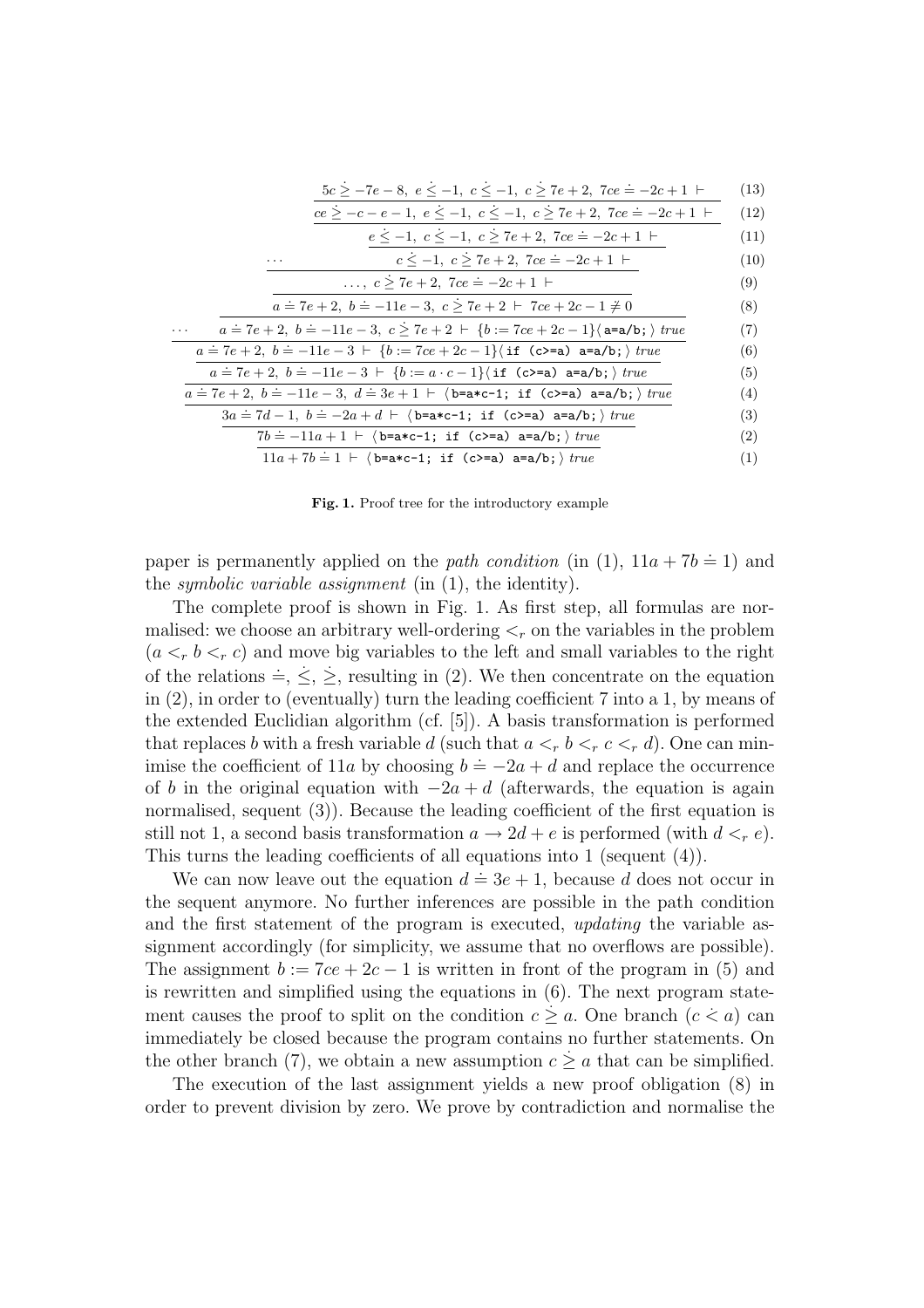new equation in (9) (and also leave out the first two equations, which are no longer needed for the proof). Because all other possibilities fail in the resulting situation, a case split on the sign of one of the "independent" variables  $c$  or  $e$ is performed. Here, we will choose c and consider the cases  $c \le -1$ ,  $c = 0$ , and s performed. Here, we win choose c and consider the cases  $c \leq 1$ ,  $c = 0$ , and  $c \geq 1$ . The case  $c = 0$  contradicts  $7ce = -2c + 1$ , and the other two cases can be handled in essentially the same way, so we show only the first one in (10).

By transitivity, from the two inequalities in (10) the inequality  $7e + 2 \le -1$ can be derived, which is rounded to  $e \leq -1$  in (11). No further linear inference steps are possible, but we can at this point deduce properties of product ce by cross-multiplying the inequalities  $e \leq -1$  and  $c \leq -1$ , which yields the new inequality  $0 \leq (-c-1) \cdot (-e-1)$  in (12). After multiplying this inequality with 7, it can in (13) be rewritten using the equation  $7ce = -2c + 1$  and turned into  $-2c+1 \geq 7 \cdot (-c-e-1).$ 

Now, a contradiction can be derived by reasoning about linear inequalities. . . . . From  $5c \ge -7e - 8$  and  $c \le -1$  we derive  $7e \ge -3$ , which is rounded to  $e \ge 0$ and a contradiction to  $e \leq -1$ .

### 2 Normalisation of Arithmetic Expressions

Before starting a derivation and permanently during a proof, our calculus normalises (atomic) formulas. This was already demonstrated in the introductory example, and in a proof tree we denote such simplification steps with simp. We always fully expand polynomial expressions and represent them as a sum of monomials  $\alpha_1 \cdot m_1 + \cdots + \alpha_n \cdot m_n$ , in which  $\alpha_1, \ldots, \alpha_n$  are non-zero integer literals and  $m_1, \ldots, m_n$  are pairwise distinct products of variables (possibly 1) as the empty product, and possibly 0 as the empty sum). Full expansion is in general obviously a bad idea, but we found that it is a reasonable approach in interactive Java program verification that in the vast majority of cases improves the readability of formulas.

Sorting Terms. We put polynomial expressions into a canonical form by ordering the factors in a monomial and the monomials in a polynomial. The ordering  $\lt_r$ that is used in both cases is a strict monomial ordering [6, 7]:

– We assume that a graded monomial ordering  $\leq_r [6, 7]$  on products of variables is given, i.e., a well-ordering (a total, well-founded ordering) with the properties: (i)  $\deg m < \deg m'$  implies  $m <_r m'$ , and (ii)  $m <_r m'$  implies  $x \cdot m \leq r$  *x*  $\cdot m'$  for all variables *x*. In practice, we define  $\leq_r$  as a graded lexicographic ordering: we assume that a well-ordering  $\lt_r$  on variables<sup>2</sup> is given and then define  $c_1 \cdots c_n <_{r} d_1 \cdots d_k$  if and only if  $n < k$  or  $n = k$  and  $\{\{c_1,\ldots,c_n\}\} < r \{\{d_1,\ldots,d_k\}\}\$  (in the multiset extension of  $\leq_r$ , cf. [9]).

<sup>&</sup>lt;sup>2</sup> In reality, instead of variables we have to deal with arbitrary terms whose head-symbol is not  $+$ or  $\cdot$ , which are compared with a lexicographic path ordering [8].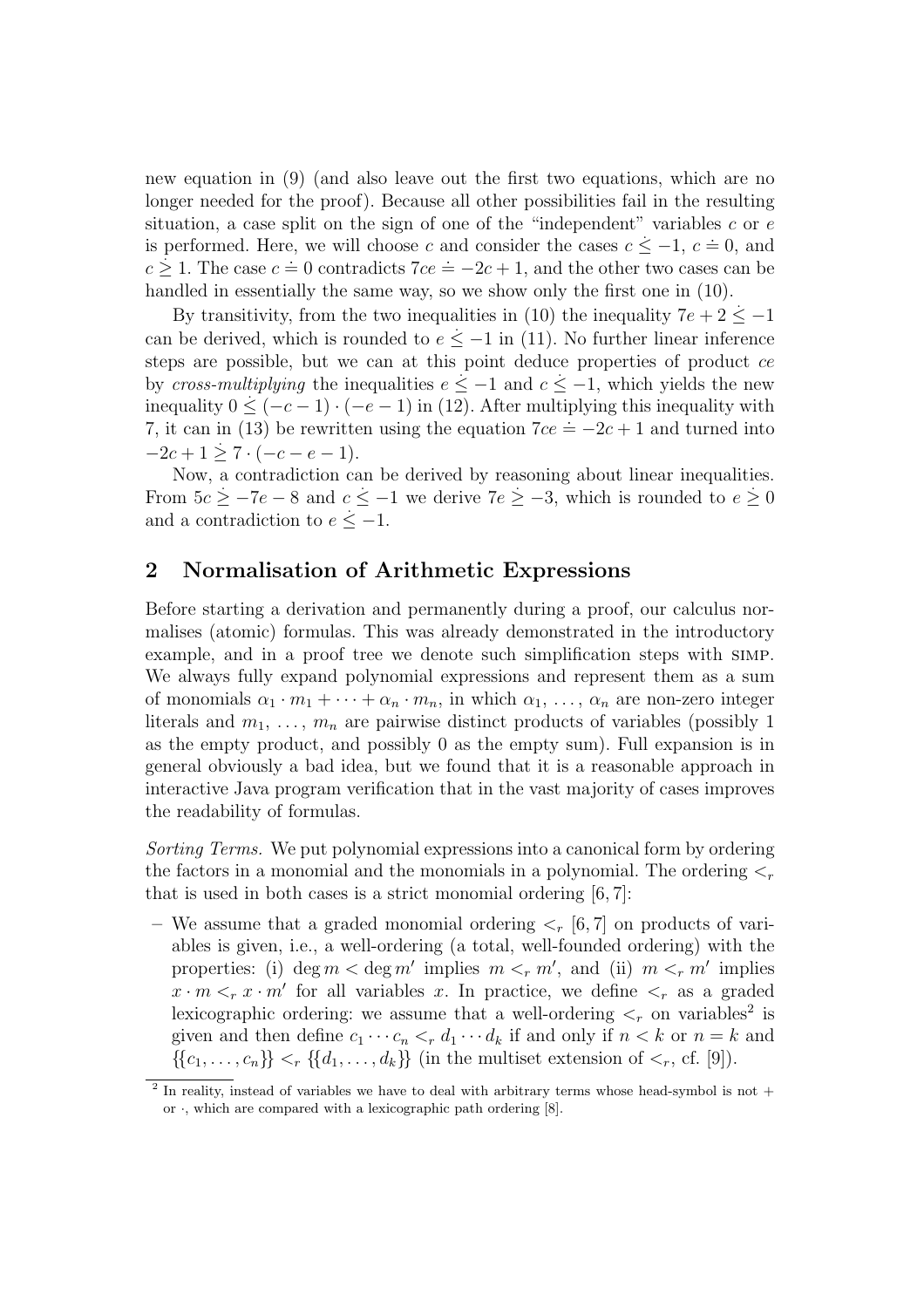- We extend  $\lt_r$  by constructing a well-ordering on integer literals:  $0 \lt_r 1 \lt_r$  $-1 < r \leq 2 < r \leq -2 < r \leq 3 < r \cdots$ .
- We extend  $\lt_r$  on monomials by  $\alpha \cdot m \lt_r \alpha' \cdot m'$  if and only if  $m \lt_r m'$  or  $m = m'$  (modulo associativity and commutativity of ·) and  $\alpha <_{r} \alpha'$ .
- We extend  $\lt_r$  on polynomials by  $\alpha_1 m_1 + \cdots + \alpha_n m_n \lt_r \alpha'_1 m'_1 + \cdots + \alpha'_k m'_k$ if and only if  $\{\{\alpha_1m_1,\ldots,\alpha_nm_n\}\} <_\tau \{\{\alpha'_1m'_1,\ldots,\alpha'_nm'_n\}\}\$  (again using the multiset extension of  $\langle \cdot \rangle$ .

For sake of brevity, we will also compare arbitrary terms with  $\leq_r$  and implicitly assume that the terms are first normalised.

Normalisation of Formulas. Atomic formulas are always written in the form . .  $\alpha s * t$  with  $* \in {\leq} , \leq$ , employing equivalences like  $s < t \Leftrightarrow s + 1 \leq t$ , and transformed so that the left-hand side  $\alpha s$  is the  $\langle r$ -greatest monomial of the polynomial  $\alpha s - t$  and  $\alpha > 0$ . Furthermore, all inequalities are moved to the antecedent, and in case  $\alpha s - t$  is a constant polynomial an equation or inequality is directly replaced with true or false.

We always demand that the coefficients of non-constant terms in an equation or inequality are coprime (do not have non-trivial factors in common), and otherwise divide all coefficients by the greatest common divisor. This also detects that equations like  $2y = 1 - 6c$  are unsolvable and equivalent to *false*, and that an inequality like  $2y \leq 1 - 6c$  can be simplified and rounded to  $y \leq -3c$  thanks to the discreteness of the integers.

Finally, we add a simple subsumption check for inequalities that eliminates an inequality  $s \leq t$  from the antecedent in case there is a second inequality  $s \leq t - \beta$  with  $\beta \geq 0$  (correspondingly for  $\geq$ ).

#### 3 Equation Handling: Gaussian Variable Elimination

In contrast to many decision procedures or SMT provers, equation and inequality handling for integers are kept separate in our system. The initial reason for this was that we believe that a reduction of equations to inequalities is not an option for interactive proving. Much later we became aware that we also can design more efficient, elegant and practical calculi for linear integer equations than for inequalities, which afterwards justifies the decision. We believe that this is also an important insight when working with the modular Java arithmetic, where the handling of such equations is essential. The sequent calculus described in this section is based on Gaussian elimination and the Euclidian algorithm.<sup>3</sup> It is complete, does not involve proof splitting, and is fast for all problems and benchmarks that we so far have looked at.

<sup>&</sup>lt;sup>3</sup> The calculus is in parts inspired by [5, Chapter 4.5.2], but in contrast to [5] we perform both row and column operations.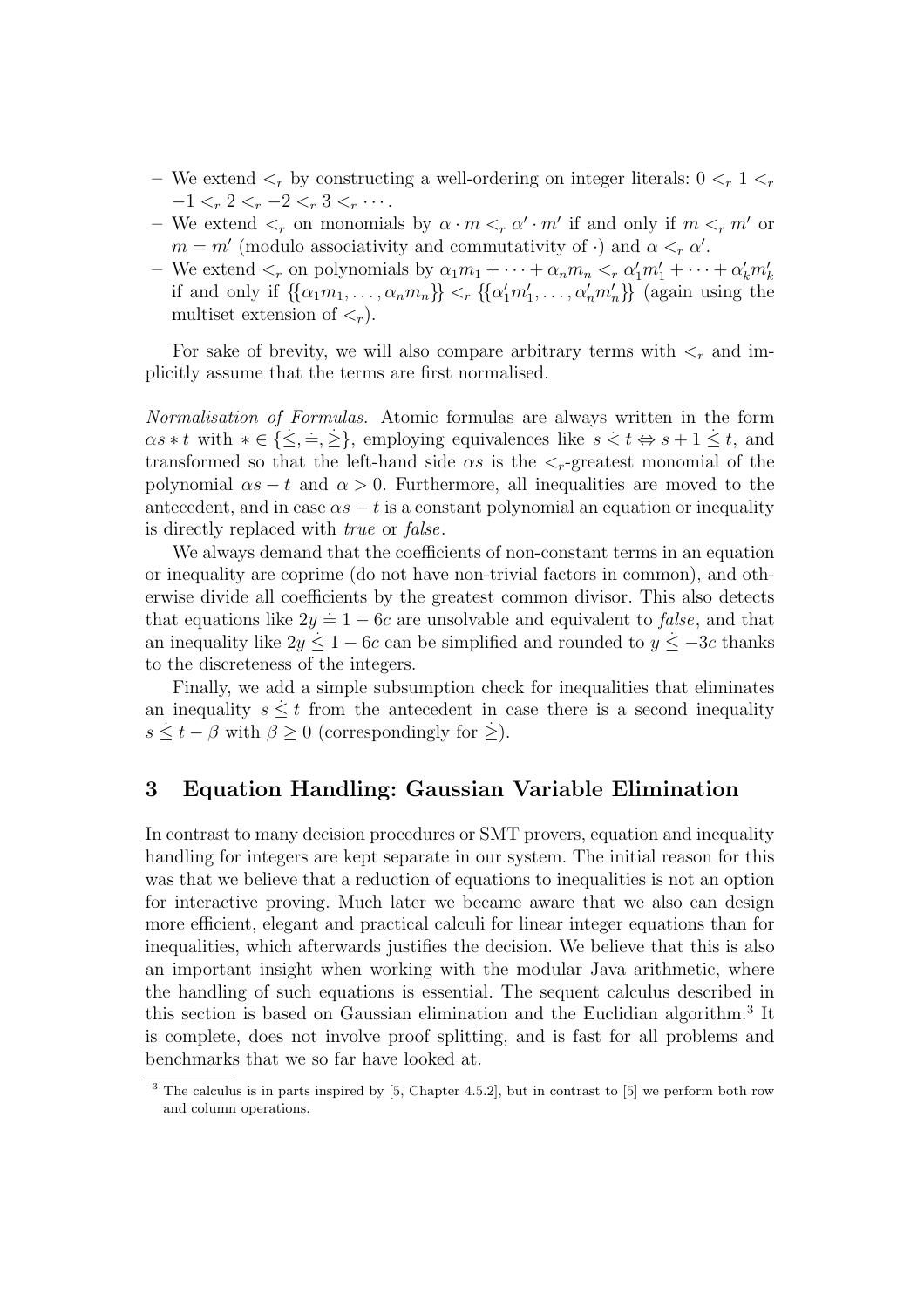Row Operations. The primary rule of the calculus reduces an expression with the help of an equation in the antecedent. The application of the rule is only allowed if s' is not a subterm of  $s = t$  (u is an arbitrary term):<sup>4</sup>

$$
\frac{\Gamma, s \doteq t \ \vdash \ \phi[s' + u \cdot (s - t)], \Delta}{\Gamma, s \doteq t \ \vdash \ \phi[s'], \Delta} \ \text{RED} \qquad \text{if} \ \ s' + u \cdot (s - t) <_{r} s'
$$

Example 1. We show how the rules RED and SIMP are used to solve a system of linear equations (with the ordering  $x \leq r$  y):

$$
\frac{x}{3y \doteq x+2, y \doteq -1 \vdash x \doteq -5} \text{RED, SIMP}
$$
  

$$
\frac{3y \doteq x+2, y \doteq -1 \vdash x \doteq -5}{3y \doteq x+2, 5y-(3y-x-2) \doteq x \vdash x \doteq -5} \text{SIMP}
$$
  

$$
\frac{3y \doteq x+2, 5y-(3y-x-2) \doteq x \vdash x \doteq -5}{} \text{RED}
$$

Column Operations. It is well-known that this kind of reduction alone does not yield a complete calculus for integer equations. An example is the formula  $11a + 7b = 1$  in the introductory example, for which no reduction steps are possible. To obtain a complete calculus, we also perform column operations—referring to the usual matrix representation of the Gaussian elimination method. Assuming that no more applications of RED are possible in a sequent, and given an equation  $\alpha x \doteq s$  of the antecedent, we introduce a fresh unknown x' and perform a basis transformation  $x \to u + x'$ :

$$
\frac{\Gamma, \alpha \cdot (u + x') \doteq s, x \doteq u + x' \vdash \Delta}{\Gamma, \alpha x \doteq s \vdash \Delta} \text{COL-RED}
$$
  
if:  $x$  a variable,  $\alpha > 1$ ,  $(s - \alpha u) = \min_{\leq r} \{s - \alpha u' \mid u' \text{ a term}\},$   
 $x'$  a fresh variable,  $\leq_r$ -smaller than all previous symbols

The term u is chosen such that the difference  $s - \alpha u$  becomes  $\lt_r$ -minimal. One subsequent application of simply will thus turn the new equation  $\alpha(u + x') \doteq s$ into a formula  $\beta y = t$  with  $\beta <_{r} \alpha$ . Likewise,  $\beta y$  is  $\leq_{r}$ -smaller than the left-hand sides of other equations  $\beta' y = t'$ , because RED was applied exhaustively prior to col-red. This ensures the overall termination of the procedure (Lem. 1 below) and allows to continue with reduction steps as long as linear equations are present whose left-hand side has a non-unit-coefficient.

We do not apply the rule COL-RED to nonlinear equations, due to the experience that the basis transformations performed by COL-RED cause more harm than good in the nonlinear setting. This is because the usage of a good monomial ordering  $\lt_r$  becomes far more important than in the linear setting (COL-RED) effectively alters the ordering by introducing a new smallest variable, possibly in a harmful way). We further discuss this issue in Sect. 5.

<sup>&</sup>lt;sup>4</sup> In the rule, we write  $\phi[s']$  in the succedent to denote that the term s' can occur in an arbitrary position in the sequent, in particular also in the antecedent.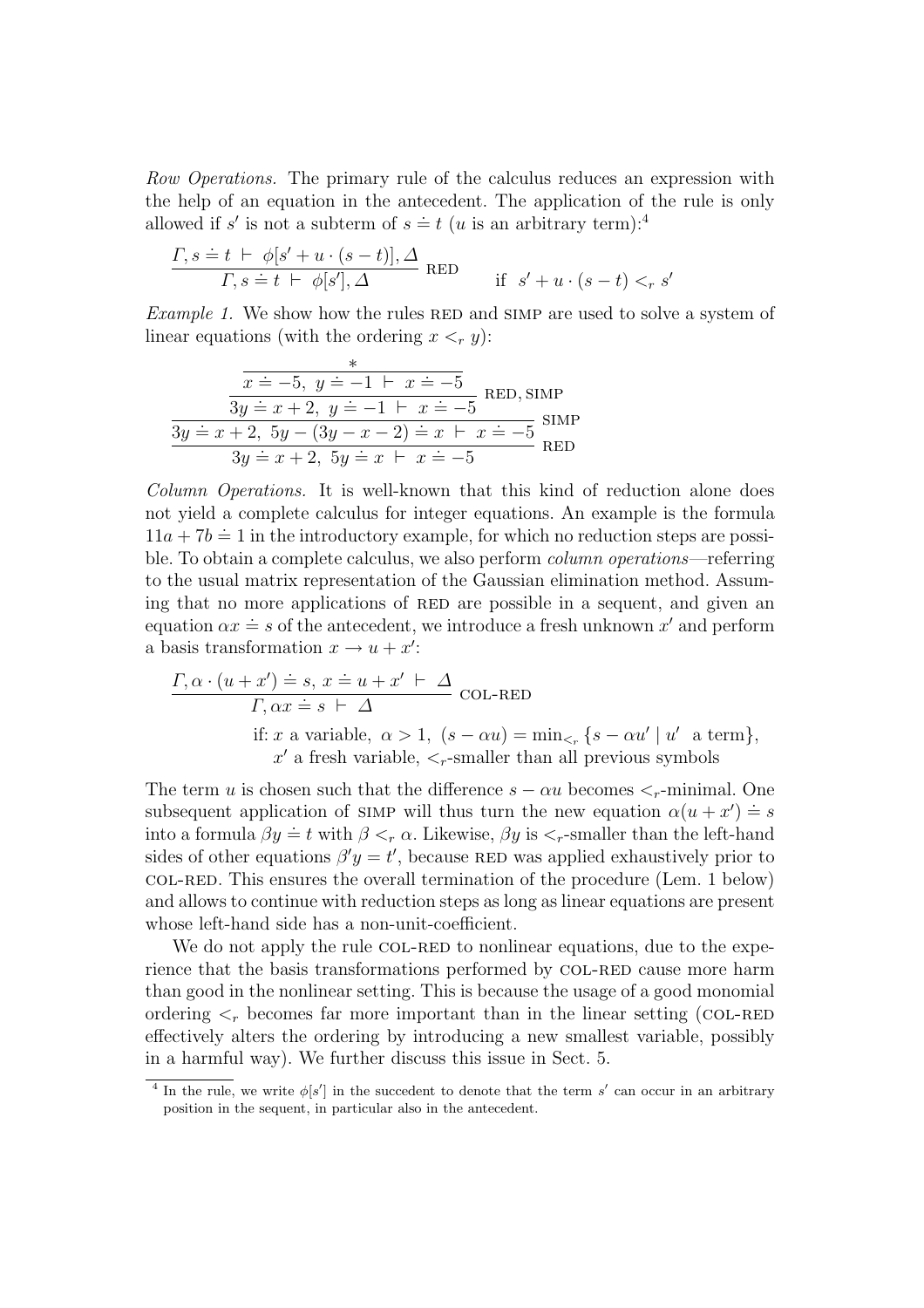**Procedure 1.** Apply SIMP with the highest priority, RED with second-highest priority, and COL-RED with the lowest priority.

Lemma 1. Procedure 1 terminates (for sequents containing arbitrary equations and inequalities). For sequents that only contain linear equations, it is complete and proof confluent.

Example 2. If a proof branch does not get closed by this procedure, the remaining equations are an explicit description of all solutions (counterexamples) of the equations:

$$
x_0 \doteq 125x_3'' - 4, \ x_1 \doteq 25x_3'' - 1, \ x_2 \doteq 20x_3'' - 1, \ x_3 \doteq 16x_3'' - 1, \ \n\vdots
$$
\n
$$
x_0 \doteq 16x_3'', \ x_3' \doteq -3x_3''
$$
\n
$$
\vdots
$$
\n
$$
x_0 \doteq 5x_1 + 1, \ 4x_1 \doteq 5x_2 + 1, \ 4x_2 \doteq 5x_3 + 1 \ \vdash
$$

The equations that define  $x'_0$  and  $x'_3$  can be removed afterwards, because these symbols do not occur in the original problem and have no impact on its validity. A concrete counterexample is obtained by assigning arbitrary values to the variables that only occur in the right-hand sides of equations  $(x_3'')$ .

# 4 Handling of Linear Inequalities: Fourier-Motzkin Variable Elimination and Case Splits

Although Fourier-Motzkin variable elimination (cf. [10]) generally has a high complexity, it is one of the most popular methods to handle linear inequalities and used in proof assistants like PVS [11], Coq [12] or ACL2 [13, 14]. We found Fourier-Motzkin to be a suitable base method both for linear and nonlinear inequality handling: most reasoning during verification is rather shallow and most inequalities only share symbols with a small number of other inequalities (sparse constraints), which is a situation where Fourier-Motzkin works well. At the same time, the Fourier-Motzkin elimination rule is suited for interactive proving due to its simplicity and the fact that it directly works on integers, in contrast to more efficient linear programming techniques. The full procedure given in this section is complete over the integers, but it involves proof splitting and does usually not terminate for invalid sequents, which means that it cannot (directly) be used as a simplifier for interactive proving. We therefore also identify a subset of the method that does not cause splitting and always terminates, but which is no longer complete (which hardly ever matters in practice). An example for a program that can be verified using the incomplete procedure (together with axioms for division, modulo and Java arithmetic) is shown in Fig. 2.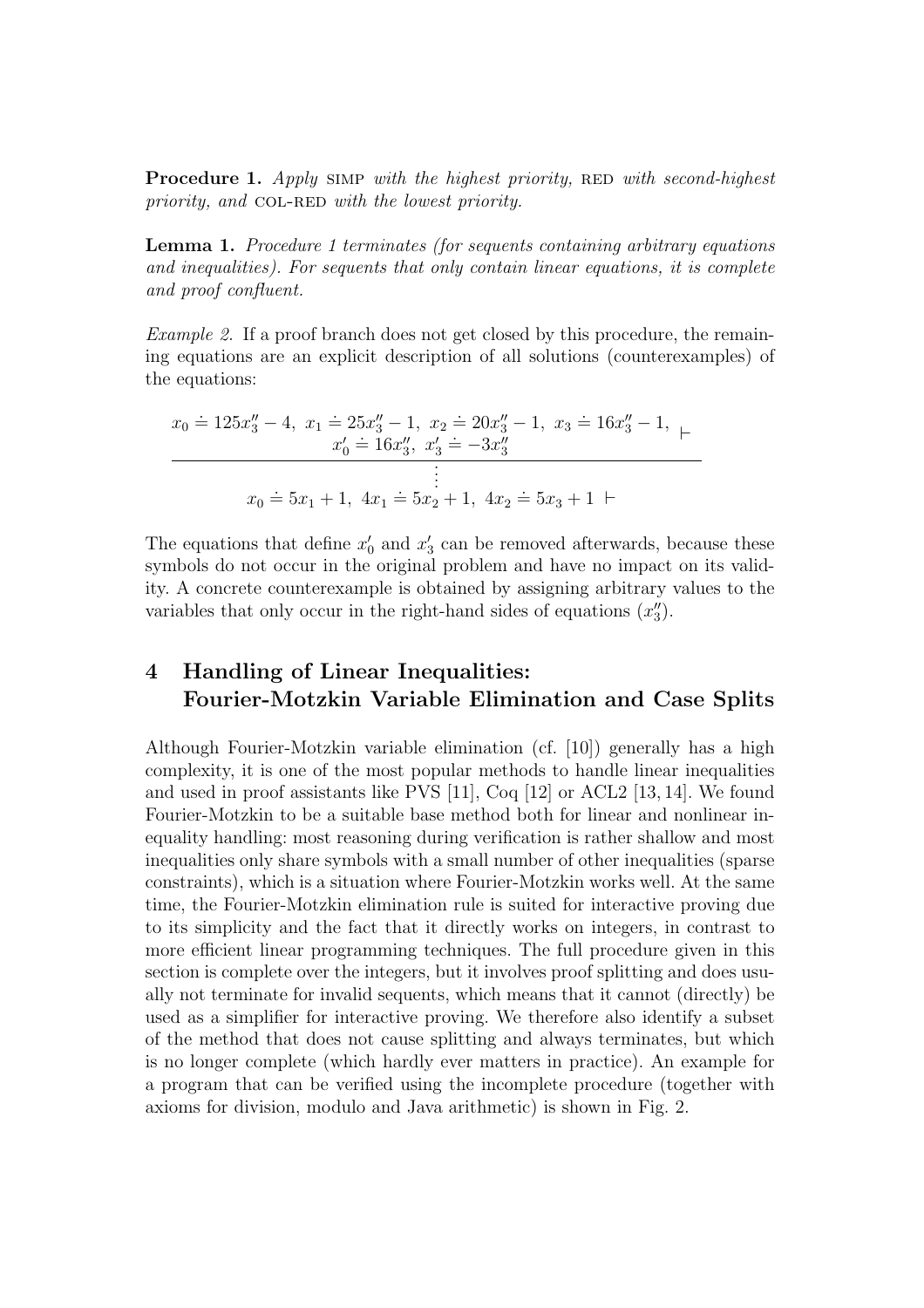The Incomplete Procedure. As equations have already been handled in the previous section, we can implement Fourier-Motzkin with a single rule for "cancelling" two inequalities:

$$
\frac{\Gamma \alpha s \geq t, \beta s \leq t', \beta t \leq \alpha t' \vdash \Delta}{\Gamma \alpha s \geq t, \beta s \leq t' \vdash \Delta} \text{FM-ELIM} \quad \text{if } \alpha > 0, \ \beta > 0
$$

The resulting inequality  $\beta t \leq \alpha t'$  does no longer contain the monomial s and is therefore  $\leq_r$ -smaller than both previous inequalities (after a subsequent application of simp). To ensure termination, the rule must never be applied twice on a proof branch to the same pair of inequalities.

The performance of Fourier-Motzkin can be improved by adding a rule that turns two inequalities into an equation, based on the law of anti-symmetry:

$$
\frac{\Gamma, s \doteq t \vdash \Delta}{\Gamma, s \leq t, s \geq t \vdash \Delta}
$$
ANTI-SYMM

Procedure 2. Apply Procedure 1 (linear equations) with the highest priority, the rule ANTI-SYMM with second highest priority and the rule FM-ELIM with lowest priority.

Lemma 2. The procedure obtained in this way terminates when applied to a sequent containing arbitrary equations and inequalities.

The Complete Procedure. Fourier-Motzkin is complete for rationals, but incomplete for integers. Our calculus is already more complete than pure Fourier-Motzkin due to the normalisation from Sect. 2 (rounding of inequalities) and the different equation handling of Procedure 1, which are enough to handle many cases that occur in practice (e.g., to show the inconsistency of  $4x \geq 5 \wedge 4x \leq 7$ ). Making the calculus actually complete has therefore not been of great importance for us. The following approach to this end is rather simplistic, but it has a counterexample generation property that is practically more relevant.

Our calculus becomes complete by performing a systematic case analysis, i.e., by doing proof splitting, in a way similar to Gomory's cutting-planes (cf. [10]). This is realised by the following rule for investigating the borderline case of an inequality:

$$
\frac{\Gamma, s \leq t \vdash \Delta \quad \Gamma, s \doteq t \vdash \Delta}{\Gamma, s \leq t \vdash \Delta} \text{ STRENGTHEN}
$$

There is a corresponding rule for  $\geq$ . The application of these rules does obviously not terminate in general, but it does for valid sequents (of linear inequalities), provided that a fair application strategy<sup>5</sup> is used and the rule is combined with

 $5\text{ In the presence of subsumption checks (Sect. 2), we consider a strategy as fair if STRENGTHENS.}$ eventually applied to each inequality or to any subsuming inequality.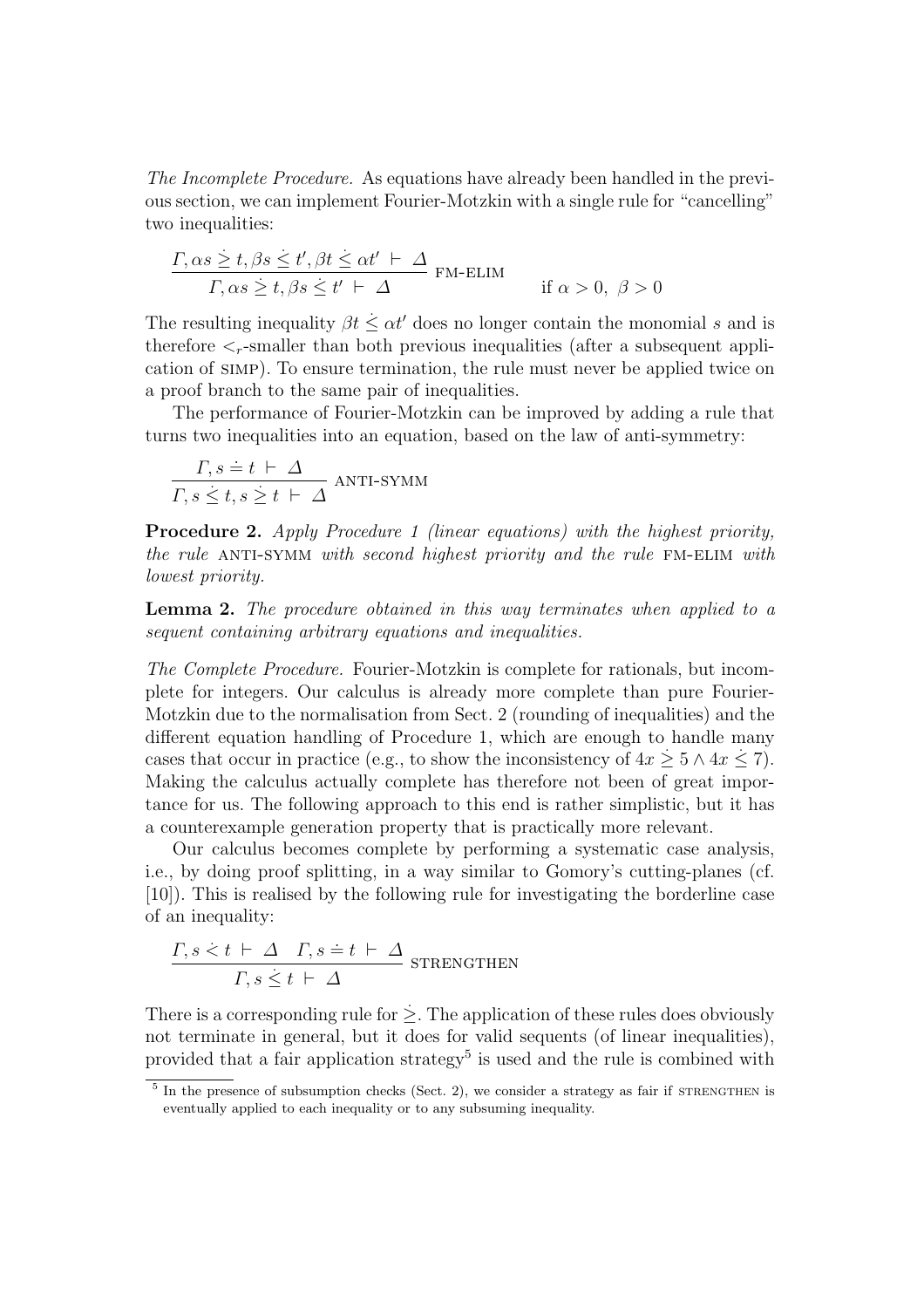```
/*@
  @ normal_behavior
  @ requires -Decimal.PRECISION < f && f < Decimal.PRECISION
  @ && e + intPart < 32767 && -32768 < e + intPart;
 @ requires -Decimal.PRECISION < decPart && decPart < Decimal.PRECISION;
  @ modifiable intPart, decPart;
  @ ensures intPart * Decimal.PRECISION + decPart == \theta (\old(intPart) + e) * Decimal PRECISION
            (\text{old(intPart)} + e) * \text{Decimal.PRECISION} + \text{old(decPart)} + f;@ ensures -Decimal.PRECISION < decPart && decPart < Decimal.PRECISION;
  @*/
public void add(short e, short f) {
  intPart += e;
  if ( intPart > 0 && decPart < 0 ) {
    intPart--; decPart = (short)( decPart + PRECISION );
  } else if ( intPart < 0 && decPart > 0 ) {
    intPart++; decPart = (short)( decPart - PRECISION ); }
  decPart += f:
 if ( intPart > 0 && decPart < 0 ) {
    intPart--; decPart = (short)( decPart + PRECISION );
  } else if ( intPart < 0 && decPart > 0 ) {
    intPart++; decPart = (short)( decPart - PRECISION );
  } else {
    short retenue = 0; short signe = 1;
    if ( decPart < 0 ) {
      signe = -1; decPart = (short)(-decPart); }
    retenue = (short)( decPart / PRECISION );
    decPart = (short)( decPart % PRECISION );
   retenue *= signe; decPart *= signe; intPart += retenue;
  } }
```
Fig. 2. Addition method of class Decimal taken from [15], where it was verified using the Loop tool and PVS [11]. This method is part of the JavaCard Purse applet by Gemplus [16]. Using the KeY implementation of our calculus, it takes about 200 seconds and 26000 rule applications to automatically verify that the method adheres to its specification, reasoning about the modular arithmetic of Java.

Procedure 2. For an invalid sequent, a fair strategy eventually produces goals in which all inequalities have been replaced with equations and where Procedure 1 can take over and produce a counterexample.

Case distinctions are also necessary to handle equations in the succedent:

$$
\frac{\Gamma \vdash s \leq t, \Delta \quad \Gamma \vdash s \geq t, \Delta}{\Gamma \vdash s = t, \Delta} \text{ split-EQ}
$$

Procedure 3. Apply Procedure 2 (the incomplete method) with the highest priority, the rule SPLIT-EQ with second highest priority, and the rule STRENGTHEN with lowest priority and in a fair manner.

Lemma 3. This procedure is complete and proof confluent, and it eventually produces a counterexample for an invalid sequent.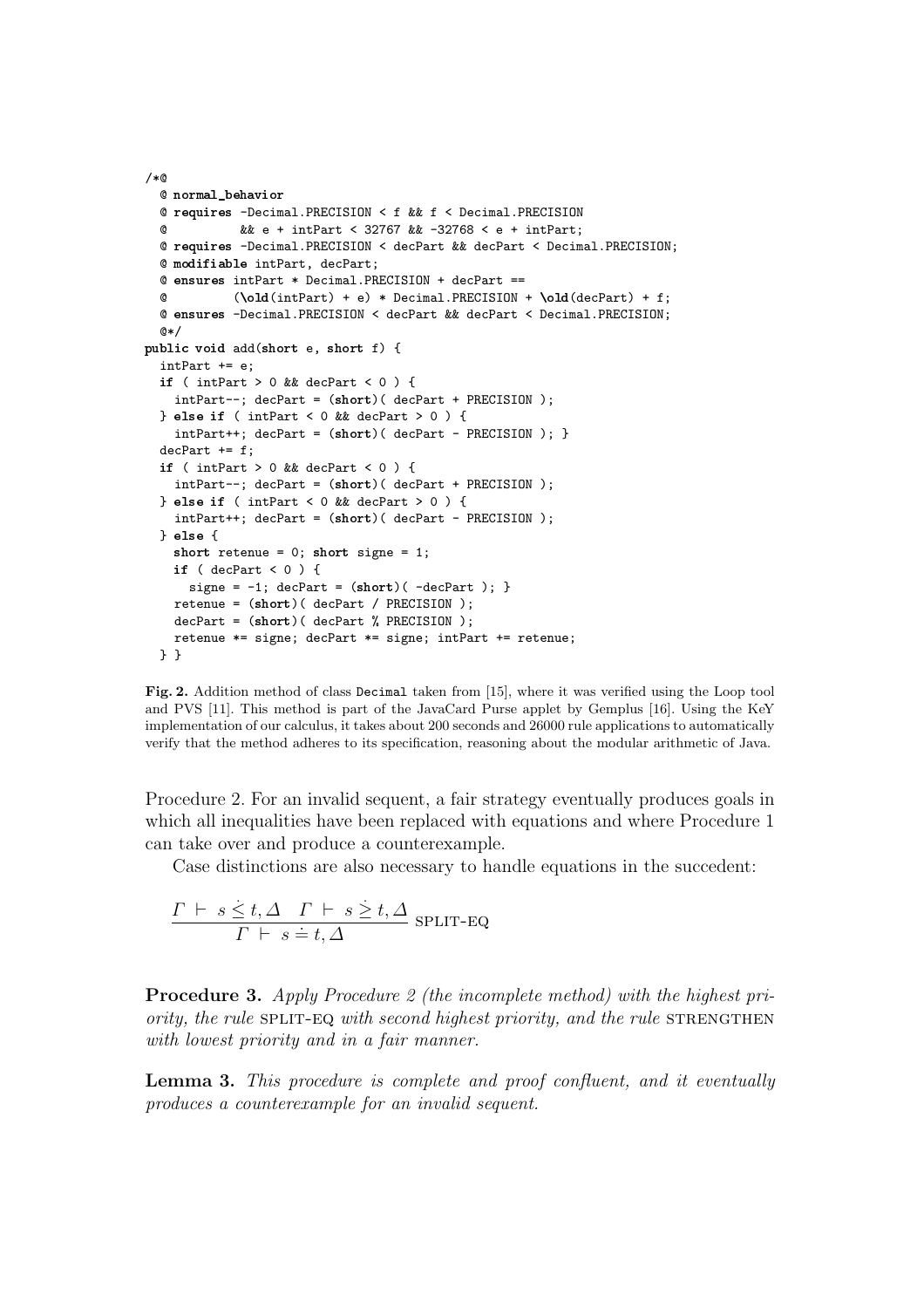Example 3. Consider the following example taken from [17]: Because Procedure 2 is not able to derive a contraction, we apply STRENGTHEN to  $x \leq 2$ and obtain two cases  $x = 1$ ,  $x = 2$  (thanks to ANTI-SYMM), the second of which leads to a counterexample:

$$
\frac{x}{y \geq 1, y \leq 0, x = 1 \vdash} \text{FM-ELIM} \quad \frac{y = 1, x = 2 \vdash}{y \geq 1, y \leq 1, x = 2 \vdash} \text{ANTI-SYMM}
$$
\n
$$
\vdots \quad \vdots
$$
\n
$$
\frac{4y \geq x + 1, 4y \leq x + 2, x = 1 \vdash 4y \geq x + 1, 4y \leq x + 2, x = 2 \vdash}{\vdots}
$$
\n
$$
\frac{4y \geq x + 1, 4y \leq x + 2, x \leq 2, x \geq 1 \vdash} \text{STRENGTHEN}
$$

# 5 Handling of Nonlinear Polynomial Equations: Pseudo-Reduction and Gröbner Bases

The validity of equations or inequalities over arbitrary (possibly nonlinear) polynomials over the integers is known to be undecidable [18]. This means that all rules and procedures that we give from now on can never be complete and have been employed or developed with the aim of handling the common cases: when verifying programs, a large amount of the occurring nonlinear proof obligations can and should be taken care of automatically by incomplete calculi. The most important step to this end is to normalise nonlinear expressions (Sect. 2). We describe a comparatively cheap extension—that does not cause any proof splitting and is suited for interactive proving—of Procedure 1 to deal with nonlinear equation.

Pseudo-Reduction. As in Sect. 3, the primary rule for rewriting with (nonlinear) equations is RED. Because we do not apply the rule COL-RED to nonlinear equations is RED. Because we do not apply the rate control to home linear equations, however, there are cases where equations  $\alpha s = t$  with  $\alpha > 1$ remain in the antecedent that cannot be simplified further. In the sequent  $x \geq 1$ ,  $y \geq 1$ ,  $2z^2 = y + xz^2 \leq xy$ , for instance, none of the rules so far can be applied. In order to handle such cases, we introduce a further reduction rule that is based on pseudo-division and works by first multiplying the target expression with a constant (cf. [5]). The rule must only be applied if  $\alpha s = t$  and  $u \cdot t = \alpha t'$  are different equations:

$$
\frac{\Gamma, \alpha s \doteq t \ \vdash \ \phi[u \cdot t \doteq \alpha t'], \Delta}{\Gamma, \alpha s \doteq t \ \vdash \ \phi[s' \doteq t'], \Delta} \ \text{PSEUDO-RED} \qquad \text{if} \ \ \deg s > 1, \ \alpha > 1, \ s' = u \cdot s
$$

There are similar rules for inequalities  $s' \leq t'$ ,  $s' \geq t'$ . We apply PSEUDO-RED only if the left-hand side of the equation  $\alpha s = t$  is nonlinear and  $\alpha > 1$ . Otherwise, the normal reduction rule RED can be used, possibly after turning  $\alpha$  into 1 with help of COL-RED.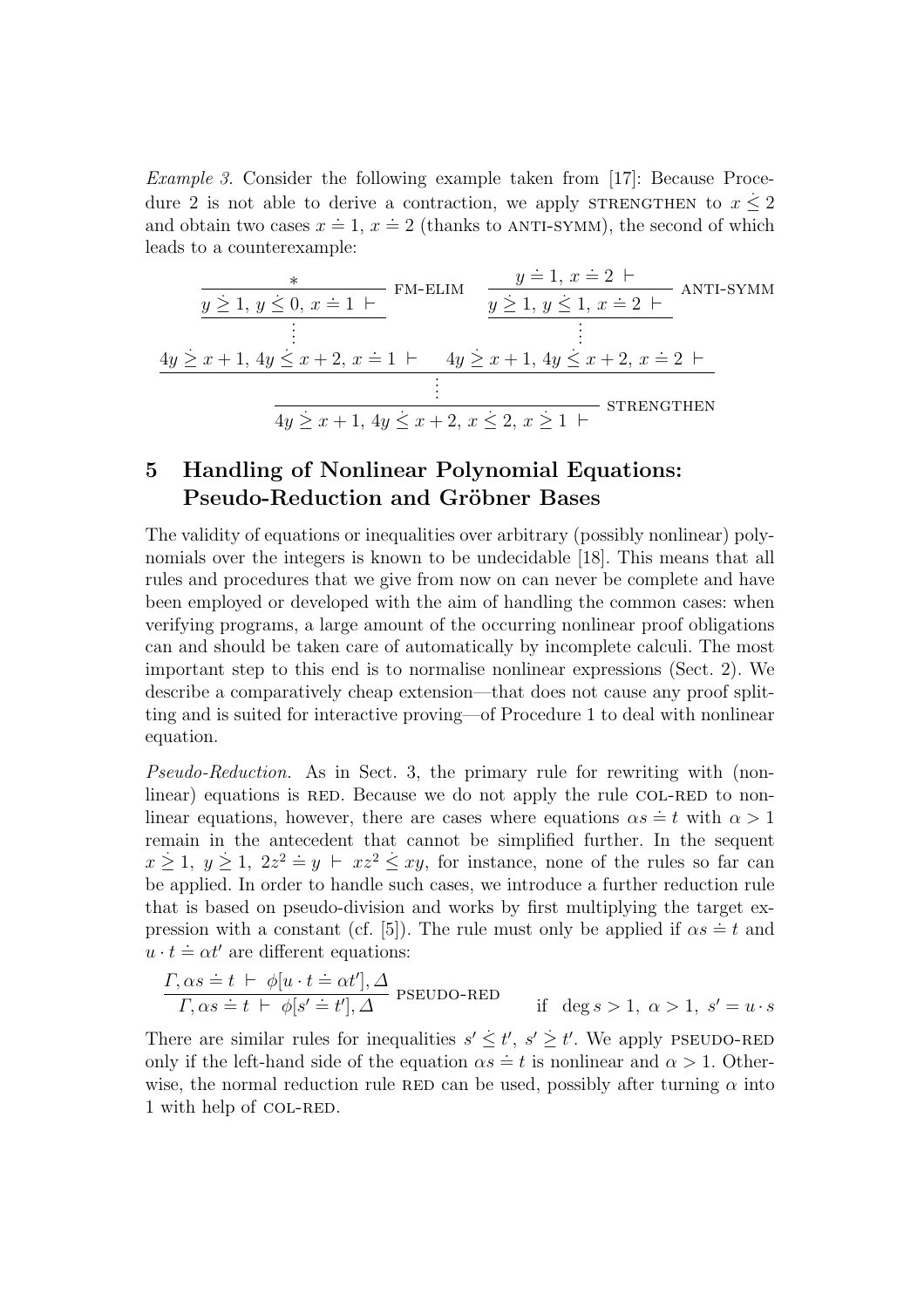Gröbner Bases. Rewriting with nonlinear equations using the rules RED and pseudo-red is not confluent and is not able to decide ideal membership in a ring of polynomials. Ideal membership is an approximation of semantic entailment of (nonlinear) equations that we can practically decide: we complete the set of antecedent equations by computing a Gröbner basis [6].

The simplest way to generate a Gröbner basis is to saturate the antecedent with "S-polynomial"-equations by considering all critical pairs of existing integer equations—the Buchberger algorithm [6]. Our calculus produces a non-reduced Gröbner basis over the field of rational numbers that only consists of polynomial equations with integer coefficients, which are easier to compute and almost as useful for reduction as actual Gröbner bases over the integers. Given two equations with overlapping left-hand sides, S-polynomials are added as follows:

$$
\begin{array}{cc} s = \gcd(s,s') \cdot s_r, \\ \frac{\Gamma}{s} = \gcd(s,s') \cdot s'_r, \\ \frac{\Gamma}{s} = \gcd(s,s') \cdot s'_r, \\ \frac{\Gamma}{s} = \frac{t}{s'} + \frac{s'}{s'} + \frac{t}{s'} + \frac{t}{s'} + \frac{t}{s'} + \frac{t}{s'} + \frac{t}{s'} + \frac{t}{s'} + \frac{t}{s'} + \frac{t}{s'} + \frac{t}{s'} + \frac{t}{s'} + \frac{t}{s'} + \frac{t}{s'} + \frac{t}{s'} + \frac{t}{s'} + \frac{t}{s'} + \frac{t}{s'} + \frac{t}{s'} + \frac{t}{s'} + \frac{t}{s'} + \frac{t}{s'} + \frac{t}{s'} + \frac{t}{s'} + \frac{t}{s'} + \frac{t}{s'} + \frac{t}{s'} + \frac{t}{s'} + \frac{t}{s'} + \frac{t}{s'} + \frac{t}{s'} + \frac{t}{s'} + \frac{t}{s'} + \frac{t}{s'} + \frac{t}{s'} + \frac{t}{s'} + \frac{t}{s'} + \frac{t}{s'} + \frac{t}{s'} + \frac{t}{s'} + \frac{t}{s'} + \frac{t}{s'} + \frac{t}{s'} + \frac{t}{s'} + \frac{t}{s'} + \frac{t}{s'} + \frac{t}{s'} + \frac{t}{s'} + \frac{t}{s'} + \frac{t}{s'} + \frac{t}{s'} + \frac{t}{s'} + \frac{t}{s'} + \frac{t}{s'} + \frac{t}{s'} + \frac{t}{s'} + \frac{t}{s'} + \frac{t}{s'} + \frac{t}{s'} + \frac{t}{s'} + \frac{t}{s'} + \frac{t}{s'} + \frac{t}{s'} + \frac{t}{s'} + \frac{t}{s'} + \frac{t}{s'} + \frac{t}{s'} + \frac{t}{s'} + \frac{t}{s'} + \frac{t}{s'} + \frac{t}{s'} + \frac{t}{s'} + \frac{t}{s'} + \frac{t}{s'} + \frac{t}{s'} + \frac{t}{s'} + \frac{t}{s'} + \frac{t}{s'} + \frac{t}{s'} + \frac{t}{s'} + \frac{t}{s'} + \frac{t}{s'} + \frac{t}{s'} + \frac{t}{s'} + \frac{t}{s'} + \frac{t}{s'} + \frac{t
$$

Similarly to the Fourier-Motzkin elimination rule, this rule must not be applied repeatedly for the same pair of equations to ensure termination. The performance of this naive implementation of Buchberger's algorithm is not comparable with more advanced methods, of course. We have yet to find, however, a verification problem where this would be a problem.

Procedure 4. Apply Procedure 1 (linear equations) with highest priority, the rule PSEUDO-RED with second highest priority, the rule S-POLY with third highest priority, and Procedure 2 (linear inequalities) with lowest priority.

**Lemma 4.** Procedure 4 terminates when applied to a sequent containing arbitrary equations and inequalities.

# 6 Handling of Nonlinear Polynomial Inequalities: Cross-Multiplication and Case Splits

The handling of nonlinear polynomial inequalities is realised as an extension of the linear inequality handling (Sect. 4). In order to apply linear reasoning to nonlinear arithmetic, we generate linear approximations of products and incrementally strengthen the precision of the approximations through case distinctions. Likewise, case splits are used to ensure the *existence* of linear approximations. Our method has been developed as a heuristic, and we do not have an exact description of the fragment of nonlinear arithmetic that it can handle. The main application areas where the method has proven to be extremely useful are correctness proofs for lemma rules that can be loaded by the prover KeY [1], and the verification of programs with the actual modular integer semantics of Java.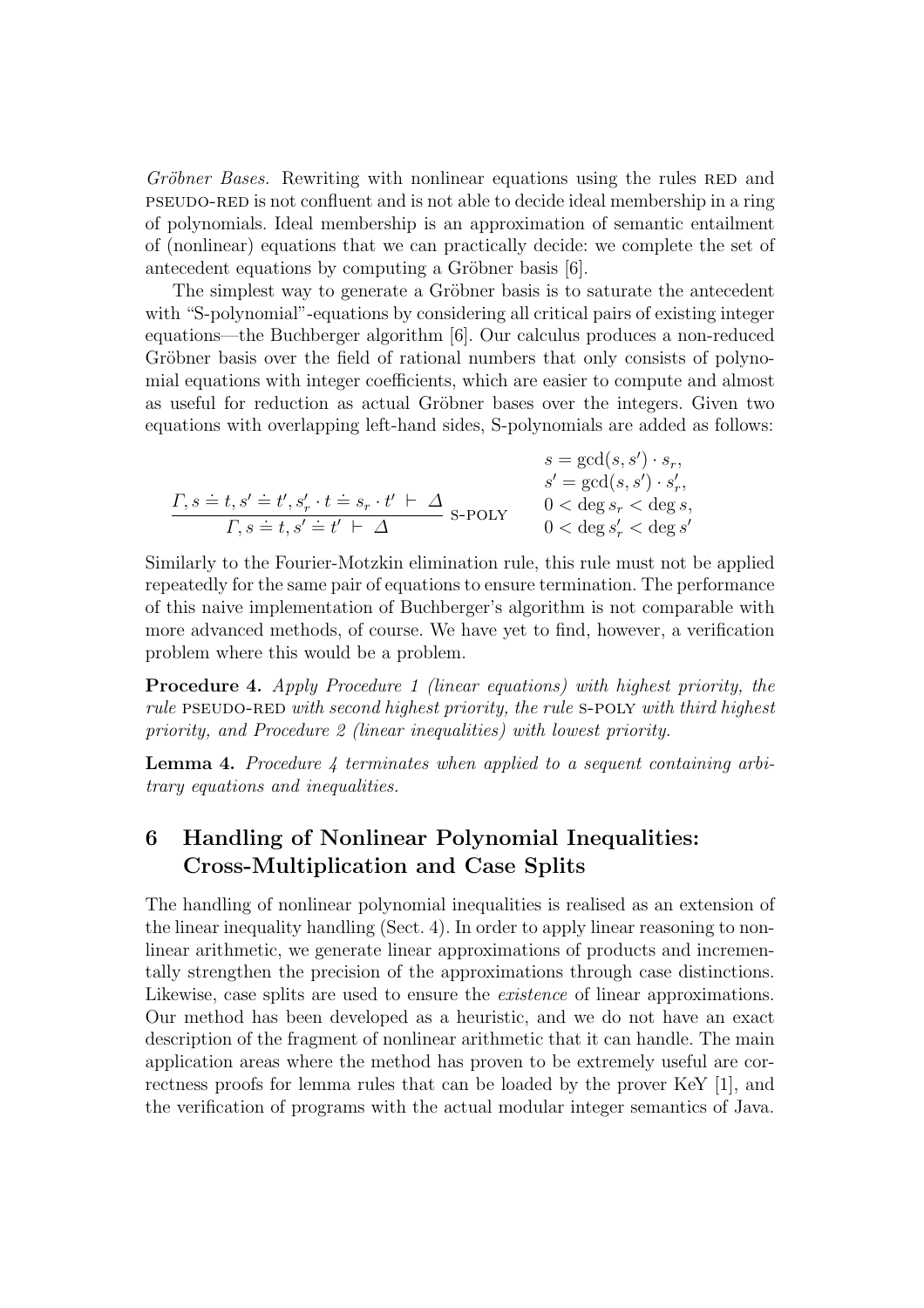Similarly to the approach in ACL2 [14, 19] (and using their terminology), the primary rule to handle nonlinear inequalities is cross-multiplication:

$$
\frac{\Gamma, s \le t, s' \le t', 0 \le (t - s) \cdot (t' - s') + \Delta}{\Gamma, s \le t, s' \le t' + \Delta}
$$
 *cross-mULT*

There are corresponding rules for  $\dot{\ge}$  and for mixed pairs of inequalities. As usual in order to ensure termination, cross-mult must not be applied repeatedly to the same pair of inequalities.

We can give a geometric interpretation of cross-multiplication: for two linear inequalities  $x \leq \alpha, y \leq \beta$ , cross-multiplication introduces a linear approximation of the product (the bilinear term)  $xy$ . In this particular case, the right-hand side of the new inequality  $xy \geq \beta x + \alpha y - \alpha \beta$  is the greatest plane that bounds the expression xy from below (under the assumptions  $x \leq \alpha, y \leq \beta$ ). More generally, the result of cross-multiplication is a bound on the value of a monomial in terms of  $\leq_r$ -smaller monomials. Deriving such bounds is, in practical cases, often sufficient to prove statements in nonlinear arithmetic.

Restricting Cross-Multiplication. An unrestricted application of the rule crossmult can produce arbitrarily many inequalities and does not terminate. As a heuristic, we only use CROSS-MULT if the product  $s \cdot s'$  already occurs as a factor within a left-hand side of an equation or inequality (ignoring the coefficient of  $s \cdot s'$ ). Although this is not strong enough to ensure termination, it guarantees that the total degree of occurring monomials is bounded. We found this heuristic to work reasonably well for most cases (a counterexample is Ex. 5 below).

Case Splits. For two reasons, it is crucial to combine cross-multiplication with case distinctions: (i) nonlinear monomials over the complete set of integers do in general not have linear bounds (observe, for instance, that the term  $xy$  is not bounded from above or below by any linear expression in x and y). (ii) case distinctions are in general the only way to strengthen linear bounds (again, consider the term xy under the assumptions  $x \leq \alpha$ ,  $y \leq \beta$ , for which no more precise linear lower bound exists than  $\beta x + \alpha y - \alpha \beta$ .

To account for (i), we introduce a rule that splits over the sign of the value of a term. We apply this rule for variables  $x$  that occur in the left-hand side of equations or inequalities:

$$
\frac{\Gamma, x \le 0 \vdash \Delta \quad \Gamma, x \doteq 0 \vdash \Delta \quad \Gamma, x \le 0 \vdash \Delta}{\Gamma \vdash \Delta} \text{ SIGN-CASES}
$$

Ternary splits are motivated by the observation that the case  $x \doteq 0$  usually is easy to handle (significantly easier than the original problem), while at the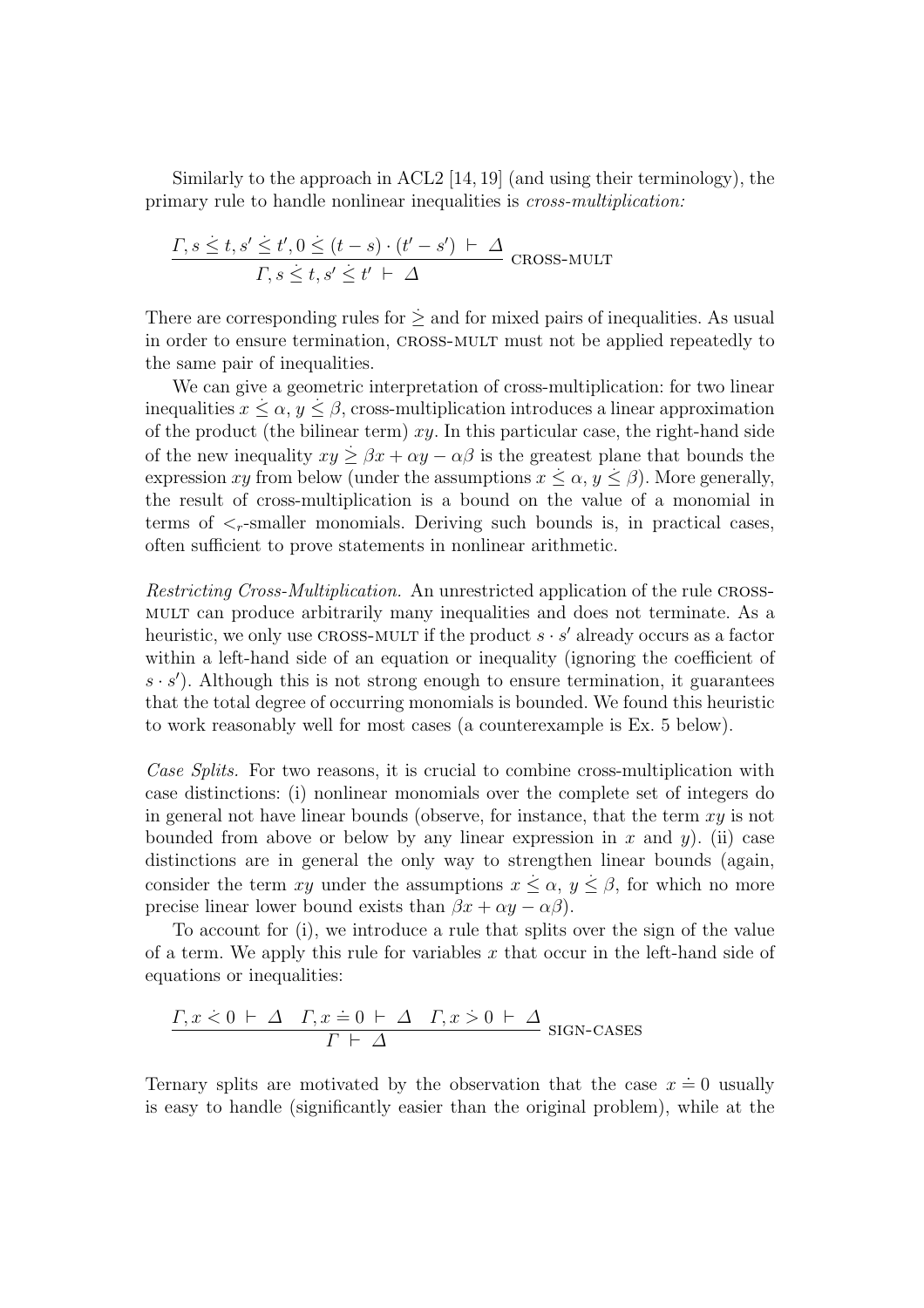same time a strict inequality  $x > 0$  appears to be of much greater use in crossmultiplication than  $x \geq 0$  (and correspondingly for  $x < 0$ ). In our experience, the rule SIGN-CASES outperforms binary cuts.

Point (ii) is accommodated by using the rule STRENGTHEN from Sect. 4, which we apply to linear inequalities in order to incrementally restrict the domain of a variable. For the example above, after strengthening the inequality  $x \leq \alpha$ to  $x \le \alpha - 1$ , we can also derive a better bound  $\beta x + (\alpha - 1)y - \alpha \beta + \beta$  for the value of xy.

**Procedure 5.** Apply Procedure 4 (equations handling and the incomplete procedure for linear inequalities) with the highest priority, the rule  $\text{SPLIT-EQ}$  with second highest priority, and the rules CROSS-MULT, SIGN-CASES and STRENGTHEN with the lowest priority and in a fair manner.

*Example 4.* We give three further examples that can be proven using Procedure 5 (the last two ones are taken from [14, 19]). In practice, it can often be observed that Procedure 5 is able to solve nonlinear equational problems that cannot be proven using Procedure 4 (only using Gröbner bases).

 $xy = 0 \vdash x = 0, y = 0 \qquad x^2 = 2 \vdash 0 \le ab, 0 \le cd, 0 \le ac \vdash 0 \le bd$ 

Example 5. A valid sequent that is not provable due to the restriction on the Example 5. A valid sequent that is not provable due to the restriction of the application of CROSS-MULT is  $ac ≤ bd - 1$ ,  $de ≤ a, c ≥ 1$ ,  $ce = b \vdash$ . The problem can be solved by cross-multiplying  $de \le a$  and  $c \ge 1$ .

Lemma 5. When applied to an invalid sequent (containing arbitrary equations and inequalities), Procedure 5 will eventually produce a counterexample.

### 7 Related Work

Most similar to our approach is the arithmetic handling in ACL2 [13, 14], which also employs Fourier-Motzkin for linear and cross-multiplication for nonlinear arithmetic. Concerning differences, ACL2 runs arithmetic handling as a purely automated procedure, supports also rationals, does not have separate procedures for equations and does not seem to perform a systematic case analysis.

An method for handling linear equations and inequalities similar to our approach (but lacking counterexample generation) is described in [17] and implemented in the Tecton tool. Related is also [20] about the extension of linear reasoning to nonlinear reasoning.

Higher-order proof assistants usually support integer arithmetic and are so general that arbitrary procedures can be implemented on top of them, often targeting mathematical proofs. In comparison, we tried to develop a simple calculus/procedure specifically for Java verification that works "out of the box"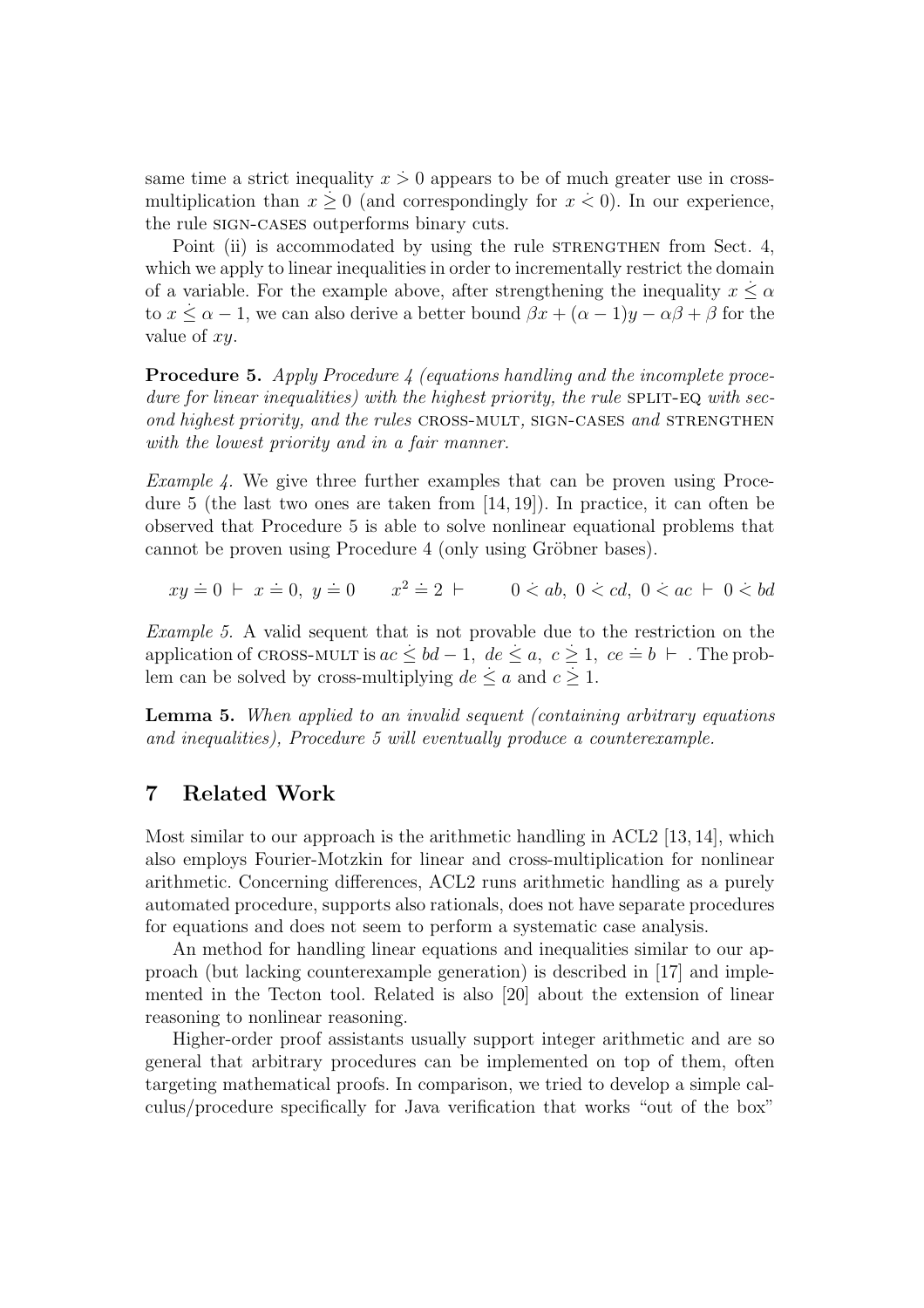and requires little expertise. The PVS proof assistant [11] can handle linear integer arithmetic and can simplify nonlinear expressions (involving multiplication and division) to some degree, but does (apparently) not go as far as our approach or ACL2. The Coq system [12] implements an incomplete version of the Omega method for deciding Presburger arithmetic (linear integer arithmetic with quantifiers) that essentially boils down to Fourier-Motzkin. Coq can also simplify ring expressions like polynomials. For HOL light [21], a number of tactics and decision procedures for arithmetic have been implemented, including Cooper's method for deciding Presburger arithmetic, handling of congruences and simplification of polynomial expressions.

Linear arithmetic is one of the most important theories supported by SMT solvers (which generally provide incomparably better performance for linear arithmetic than our implementation based on a general theorem prover framework), see [22] for a list. To the best of our knowledge, no SMT solver offers support for nonlinear arithmetic similar to our approach or ACL2. SMT solvers typically use linear programming techniques like Simplex, combined with methods like branch-and-bound or Gomory's cutting planes to realise completeness on the integers.

#### 8 Conclusions and Future Work

We have presented the main components of a proof procedure for linear and nonlinear integer arithmetic, represented as sequent calculus rules together with application strategies. The procedure is completely implemented, and the soundness of the implementation is verified in the prover KeY itself. In addition to the calculus shown here, KeY also supports division and modulo operations and provides further methods like polynomial division. Based on this, we have formalised the Java semantics of integer operations.

For the future, we are considering a more efficient stand-alone implementation of the calculus, possibly based on the DPLL(T) framework. As a more conceptual extension, we plan to combine the calculus with free-variable reasoning for handling quantifiers. The general approach for this is described in [23], but needs to be investigated more carefully. Finally, we would like to add support for bit-wise operations (as they can be found in Java).

Acknowledgements. I want to thank Wolfgang Ahrendt and Richard Bubel for many inspiring discussions and comments on this paper. Thanks are also due to the anonymous referees for helpful comments.

#### References

1. Beckert, B., Hähnle, R., Schmitt, P.H., eds.: Verification of Object-Oriented Software: The KeY Approach. LNCS 4334. Springer-Verlag (2007)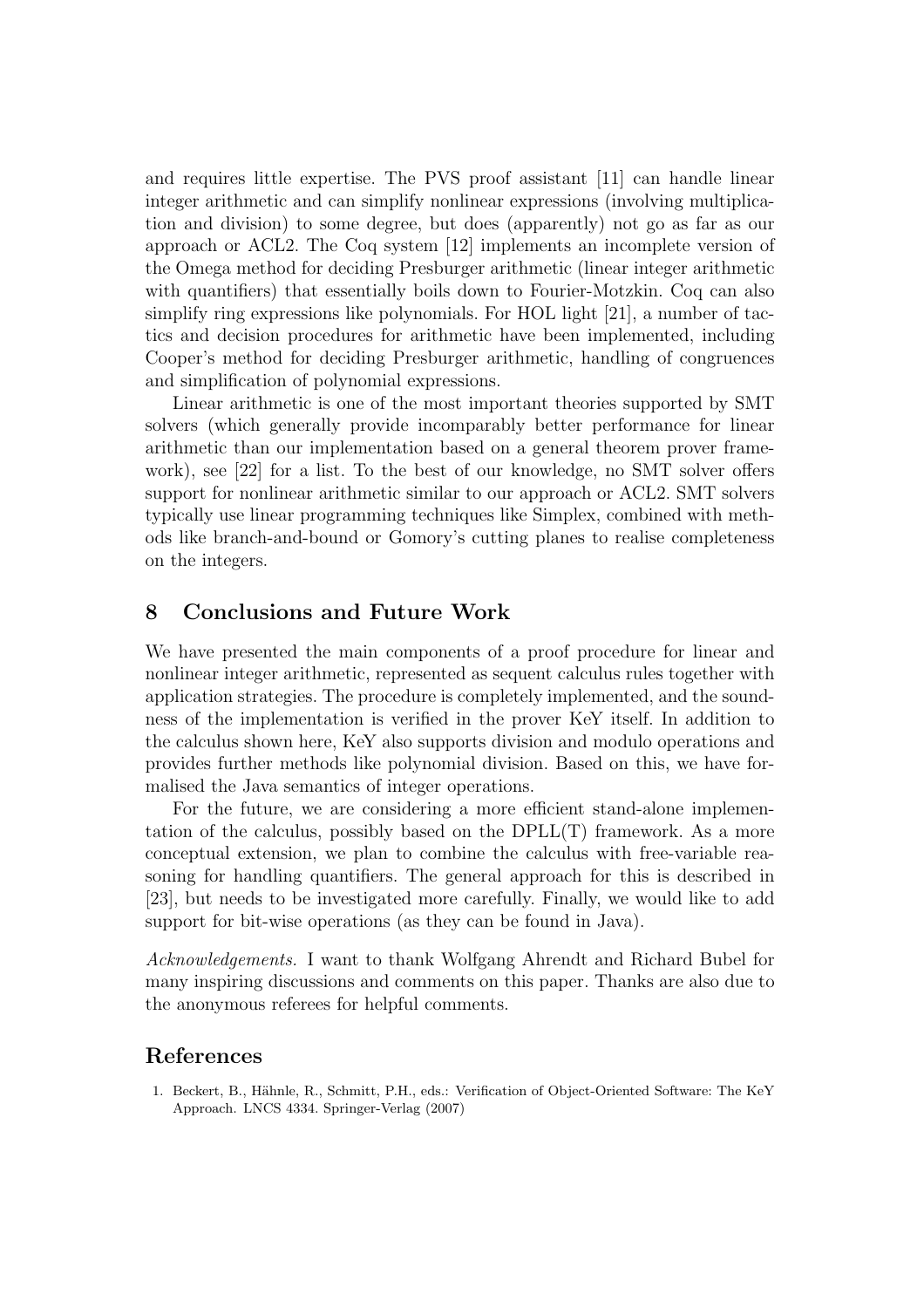- 2. Mostowski, W.: Fully verified JavaCard API reference implementation. In: 4th International Verification Workshop. (2007) To appear.
- 3. Fitting, M.C.: First-Order Logic and Automated Theorem Proving. 2nd edn. Springer-Verlag, New York (1996)
- 4. King, J.C.: Symbolic execution and program testing. Communications of the ACM 19 (1976) 385–394
- 5. Knuth, D.E.: The Art of Computer Programming: Seminumerical Algorithms. Addison-Wesley (1997) Third edition.
- 6. Buchberger, B.: An algorithmical criterion for the solvability of algebraic systems. Aequationes Mathematicae 4 (1970) 374–383 (German).
- 7. Buchberger, B.: A critical-pair/completion algorithm for finitely generated ideals in rings. In: Proceedings of the Symposium "Rekursive Kombinatorik" on Logic and Machines: Decision Problems and Complexity, London, UK, Springer-Verlag (1984) 137–161
- 8. Dershowitz, N.: Termination of rewriting. J. Symb. Comput. 3 (1987) 69–116
- 9. Dershowitz, N., Manna, Z.: Proving termination with multiset orderings. Commun. ACM 22 (1979) 465–476
- 10. Schrijver, A.: Theory of Linear and Integer Programming. Wiley (1986)
- 11. Owre, S., Rajan, S., Rushby, J., Shankar, N., Srivas, M.: PVS: Combining specification, proof checking, and model checking. In Alur, R., Henzinger, T.A., eds.: Proceedings, CAV. Volume 1102 of LNCS., Springer (1996) 411–414
- 12. Dowek, G., Felty, A., Herbelin, H., Huet, G., Murthy, C., Parent, C., Paulin-Mohring, C., Werner, B.: The Coq proof assistant user's guide. Rapport Techniques 154, INRIA, Rocquencourt, France (1993) Version 5.8.
- 13. Kaufmann, M., Moore, J.S.: ACL2: An industrial strength version of nqthm. In: Compass'96: Eleventh Annual Conference on Computer Assurance, Gaithersburg, Maryland, National Institute of Standards and Technology (1996)
- 14. Warren A. Hunt, J., Krug, R.B., Moore, J.S.: Linear and nonlinear arithmetic in ACL2. In Geist, D., Tronci, E., eds.: CHARME. Volume 2860 of Lecture Notes in Computer Science., Springer (2003) 319–333
- 15. Breunesse, C.B., Jacobs, B., van den Berg, J.: Specifying and verifying a decimal representation in java for smart cards. In: Proceedings of the 9th International Conference on Algebraic Methodology and Software Technology, London, UK, Springer-Verlag (2002) 304–318
- 16. : Gemplus purse applet. (http://www.gemplus.com/smart/r d/publications/case-study/)
- 17. Kapur, D., Nie, X.: Reasoning about numbers in tecton. In: International Symposium on Methodologies for Intelligent Systems, Charlotte, North Carolina. (1994)
- 18. Matijasevic, Y.: Enumerable sets are diophantine (Russian). Dokl. Akad. Nauk SSSR 191 (1970) 279–282 Translation in Soviet Math Doklady, Vol 11, 1970.
- 19. Warren A. Hunt, J., Krug, R.B., Moore, J.S.: Integrating nonlinear arithmetic into into ACL2. In: Fifth International Workshop on the ACL2 Theorem Prover and Its Applications (ACL2-2004). (2004)
- 20. Kapur, D., Cyrluk, D.: Reasoning about nonlinear inequality constraints: a multi-level approach. In: Proceedings of a workshop on Image understanding workshop, San Francisco, CA, USA, Morgan Kaufmann Publishers Inc. (1989) 904–915
- 21. Harrison, J.: The HOL light manual (1.1) (2000)
- 22. Ranise, S., Tinelli, C.: The Satisfiability Modulo Theories Library (SMT-LIB). www.SMT-LIB.org (2006)
- 23. Rümmer, P., Shah, M.A.: Proving programs incorrect using a sequent calculus for Java Dynamic Logic. In: International Conference on Tests And Proofs (TAP). LNCS, Springer (2007) To appear.

# A Proofs (-Sketches)

*Proof.* (Lem. 1) Termination: the termination of  $\text{SIMP}$  and  $\text{RED}$  is immediate. We call the left-hand sides x of equations  $x = s$  (x a variable) in the antecedent